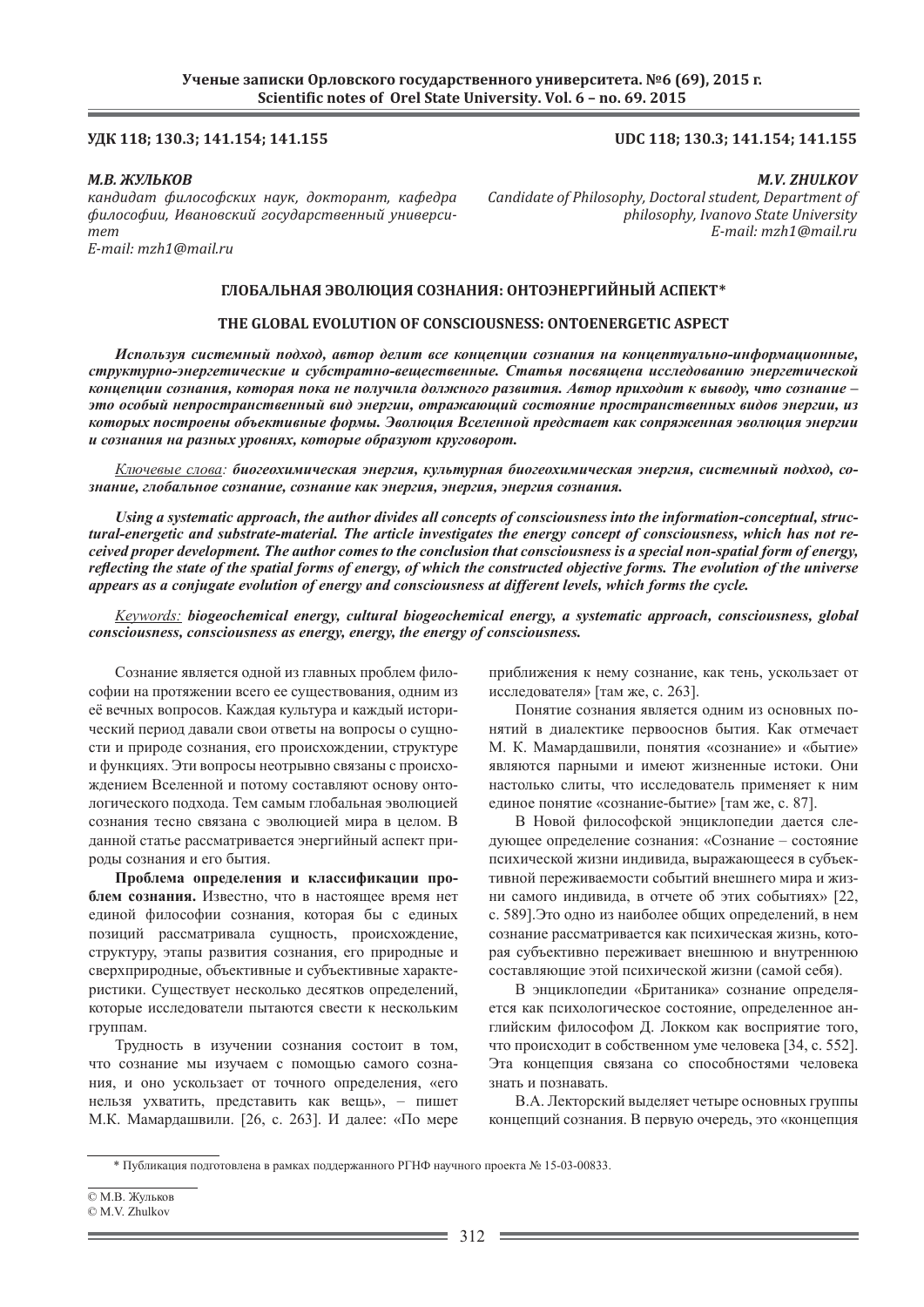отождествления сознания со знанием». Сознание фиксирует наличие знания и может им пользоваться. Другое определение в качестве главного признака выделяет интенциональность, направленность сознания на определенный предмет. Третья точка зрения отождествляет сознание с вниманием, она в основном используется в психологии и когнитивной науке. Наконец, четвертое понимание сознания «связано с истолкованием его как самосознания, как самоотчета Я в собственных действиях» [22, с. 589-591]. При этом выделяется эмпирическое Я, являющееся носителем эмпирического, личностного сознания, связанного с текущим восприятием внешнего мира, и Трансцендентальное Я, «чистое сознание» (И. Кант, Э. Гуссерль).

Двадцатый век выявил новые методы исследования и новые разделы в науке вообще и науках о сознании в частности. Речь идет о когнитивных науках, нейрофизиологических исследованиях, квантово-механическом подходе, системных исследованиях, развитии информационных наук.

Сознание и системный подход. Развитие системного метода позволило рассматривать сознание как систему и применять системную методологию в его исследовании. И.В. Дмитревская применяет к анализу сознания параметрическую общую теорию систем, разработанную А.И. Уемовым. Система определяется как «...вещь (или множество вещей), на которой реализуется отношение с заранее заданными свойствами. Это определение имеет двойственный вариант: система есть вещь, на которой реализуется свойство с заранее заданными отношениями» [8, с. 22]. Система состоит из субстрата (множество элементов), структуры (совокупность отношений) и концепта (системообразующего свойства). Соответственно такому составу системы сознание можно рассматривать как вещь, свойство и как отношение [там же, с. 23].

Далее И.В. Дмитревская рассматривает ноосферу как «системно организованное сознание». Чтобы выявить закономерности ноосферы, необходимо «сопоставить системные характеристики «косного вещества», биосферы и ноосферы» [там же, с. 25]. Основными характеристиками естественного тела являются вещество, энергия и информация. В косном веществе концепт и структура определяются типом энергии и энергетическими взаимодействиями, субстрат представлен веществом. В биосфере концептуальный уровень представлен биогеохимической энергией, структура представлена информационными процессами, субстрат – биохимическим веществом. В ноосфере концептом является информация, энергия определяет структуру, элементная база представлена «социобиогеохимическим субстратом» [там же, с. 26].

В нашем исследовании сознания применим методологию рассмотрения ноосферы как системы и ее трех составляющих: вещества, энергии, информации. Существующие определения сознания классифицируем по этим трем основаниям: «вещественные» определения, «структурно-энергетические» и «информационные».

Материалистические модели сознания должны быть отнесены к вещественным моделям, в них сознание рассматривается как сложно организованная материя, хотя при этом оно рассматривается и как атрибут (свойство) материи: «Материя, взятая в соотношении со всеми своими атрибутами (в том числе и с мышлением, поскольку последнее рассматривается как форма одного из ее атрибутов), предстает как субстанция, т. е. как единственно сущее» [1, с. 217]. У сознания есть и гносеологический аспект, который становится содержанием сознания. В связи с этим А.В. Ерахтин предлагает «...различать «субстанциальное» существование (существование материальных вещей в движении, пространстве и времени) и атрибутивное» существование - существование идеальных образов, обладающих объективным содержанием и своей специфической природой» [12, с. 31]. К вещественным моделям сознания следует отнести также нейрофизиологическую модель, физикалистские модели, постпозитивистские, правда, в последних принимается, что сознание имеет свою собственную ни к чему не сводимую природу. В большинстве этих концепций носителем сознания является мозг, сознание реализуется в мозговых структурах и взаимодействиях.

Основные современные концепции сознания связаны с его информационным представлением: это «знаниевые» модели, а также собственно информационные – представление сознания как аппарата по переработке информации (когнитология), сюда же следует отнести герменевтику, феноменологию, семиотические концепции сознания.

Структурные модели, представление сознания как воли и действия (А. Шопенгауэр), как потока (У. Джемс и др.), бихевиористская, психодинамическая модель относятся к структурно-энергетическим моделям сознания. Концепции, основанные на квантовой механике, также можно отнести к энергетическим концепциям, так как в основе квантовой механики лежат энергетические представления.

В данном кратком исследовании подробнее остановимся на энергетической концепции сознания, поскольку она наименее развита, в то же время энергетические характеристики сознания имеют большое значение для его функционирования.

Функционирование сознания в современных исследованиях предстает в основном как процессы преобразования информации, но ясно, что эти процессы связаны с затратами энергии. Кроме того, целый ряд феноменов сознания носят ярко выраженный энергетический характер, такие как чувственное познание, эмоции, желания, волевые проявления. Через сознание проходит не просто некий информационный поток, а энергоинформационный или даже энергетический, аспектом которого является информация.

Энергия по отношению к сознанию может рассматриваться, как представляется, трех типов: энергия, необходимая для функционирования материальных (мозг) и тонкоматериальных структур сознания; энергии, с ко-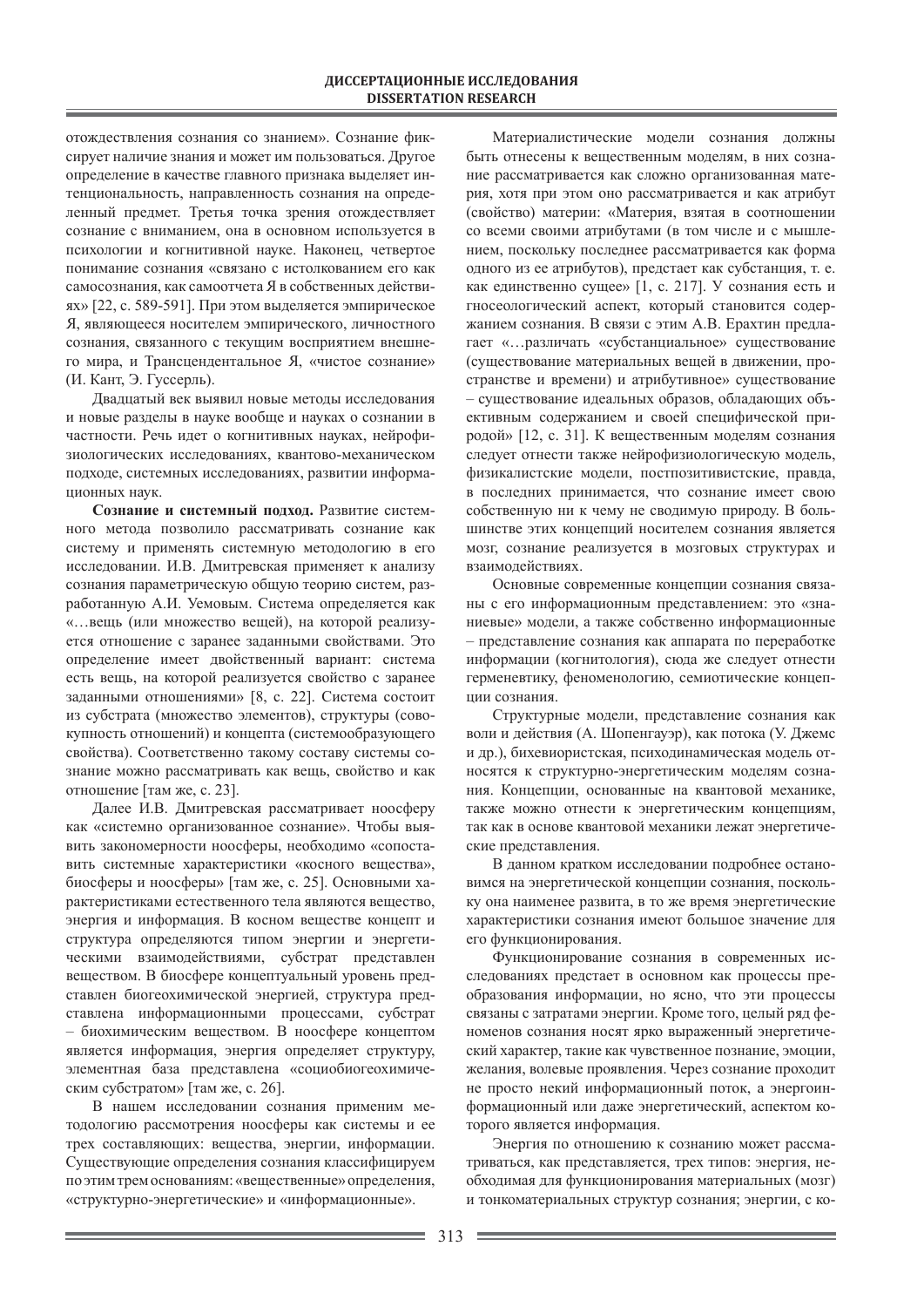торыми работает сознание, проводит, преобразовывает, поглощает и излучает; и, наконец, сознание может рассматриваться как особый тип непространственной энергии, отражающей состояние пространственных типов энергии и даже влияющей на них. То, что сознание способно создавать и влиять на события, отчетливо показывается развивающейся энергоинформационной парадигмой науки (К. Прибрам, Л.В. Лесков, В.В. Налимов и др. [см. 17]).

Так энергия представлена на всех трех уровнях системного рассмотрения: субстратном, структурнофункциональном и концептуальном. С этой точки зрения все существующие концепции сознания явно или скрыто включают в себя энергию, энергетические аспекты. Кроме того, каждый уровень системы также можно проанализировать как систему, то есть как содержащий три компонента, в том числе и энергетический. Например, материалистическая модель является субстратной, но материя в настоящее время понимается и как поле, и как потоки энергии, то есть эта модель должна рассматривать энергетические закономерности функционирования сознания, что и делают, например, физикалистские модели.

Учение В. И. Вернадского о двух энергиях. В.И. Вернадский в статье «Несколько слов о ноосфере» ставит вопрос, который имеет прямое отношение к теме нашей статьи: «Мысль не есть форма энергии. Как же может она изменять материальные процессы?» [6, с. 240]. После краткого обзора истории вопроса, он констатирует: «Эмпирические результаты такого «непонятного» процесса мы видим кругом на каждом шагу» [там же], а именно – человек становится «крупнейшей геологической силой», меняет лик планеты, производит массу новых химических соединений, создает новые виды животных и растений [там же].

Как же сам ученый решал этот вопрос, в условиях, когда еще не были созданы такие общенаучные теории, как общая теория систем, общая теория информации, кибернетика, когнитивные науки? В.И. Вернадский разработал учение о биогеохимической энергии и энергии культуры. Он считал, что космическая энергия, поступающая на поверхность планеты, становится биогеохимической энергией и она является движущей силой эволюции. При этом эволюция имеет вектор своего развития, связанный с усложнением центральной нервной системы и увеличением напряженности сознания [там же, с. 21]. (Отметим, что напряженность – энергетическая характеристика.) В человеке эта энергия становится культурной биогеохимической энергией, составляющими которой являются научная мысль, социальная организация и труд [там же, с. 124–128]. Именно эта энергия становится причиной постепенного превращения биосферы в ноосферу. Главной составляющей этой энергии В.И. Вернадский называет научную мысль. Здесь мы видим направление поисков В.И. Вернадского. С одной стороны, данное положение является эмпирическим обобщением, а с другой – гениальной догадкой, опередившей время и предвосхитившей постнеклассическую стадию развития науки с ее исследованием сознания, когнитивных процессов, процессов самоорганизации.

Ноосферная парадигма и исследования вносят свой вклад в изучение и понимание сознания. Они базируются на идеях В.И. Вернадского о единстве биосферы. Принимая во внимание информационные взаимодействия в живом веществе, необходимо констатировать информационное единство биосферы и живого вещества, наличие единой информационной системы, в которой организмы и клетки являются элементами [10, с. 130]. Примерами таких взаимодействий может служить взаимодействие человек – растение [33], взаимодействие клеток (В.П. Казначеев [21]), предвидение животными стихийных бедствий и др.

Важным феноменом единства человечества явится формирование в ближайшее время коллективного разума человечества, его создание, как отмечает Н.Н. Моисеев, необходимо для решения глобальных проблем человечества [28, с. 34]. В ноосферной системе циркуляция информации и энергии определяется основным ноосферным законом: информация генерирует энергию, энергия структурирует вещество [9, с. 27–28]. Информационные взаимодействия определяют потоки энергии, ее накопление, использование, применение, обратную связь, соответствие результатов замыслу. Очевидно, только глобальное сознание сможет генерировать необходимую энергию для направленного воздействия на развитие биосферы в целом, превращения ее в ноосферу.

Процесс формирования глобального разума включает объединение индивидуальных разумов (Н.Н. Моисеев) и их сонастройку с Космосом (Д. Радьяр). Сам процесс подобен образованию (самоорганизации) лазерного (когерентного) луча, для запуска процесса необходимо определенное (критическое) количество когерентных частиц или, по аналогии, объединенных высокоразвитых сознаний. Ясно, что этот процесс самоорганизации носит не столько информационный, сколько энергетический характер.

Энергия сознания. Аристотель под энергией понимал соединение трех факторов: возможности (потенции), действительности (энергейи) и цели (энтелехии), сила которой переводит возможность в действительность [2, с. 51]. Это метафизическое понятие, объединяющее не только физическую энергию, но и другие ее виды, то есть энергию как таковую.

Сознание легко представляется по этой схеме: цель становится интенцией, внутренней направленностью сознания; непосредственная работа сознания – это «действительность»; самосознание и Я есть потенциал, возможность. Поскольку совместное действие трех компонентов находим и в энергии, и в сознании, то их можно рассматривать структурно аналогичными. А так как сознание можно «сконструировать» по типу энергии, это проявляет, пусть косвенно, его (сознания) энергетические аспекты.

Психоанализ и психодинамика используют, по сути, энергетические представления о сознании. З. Фрейд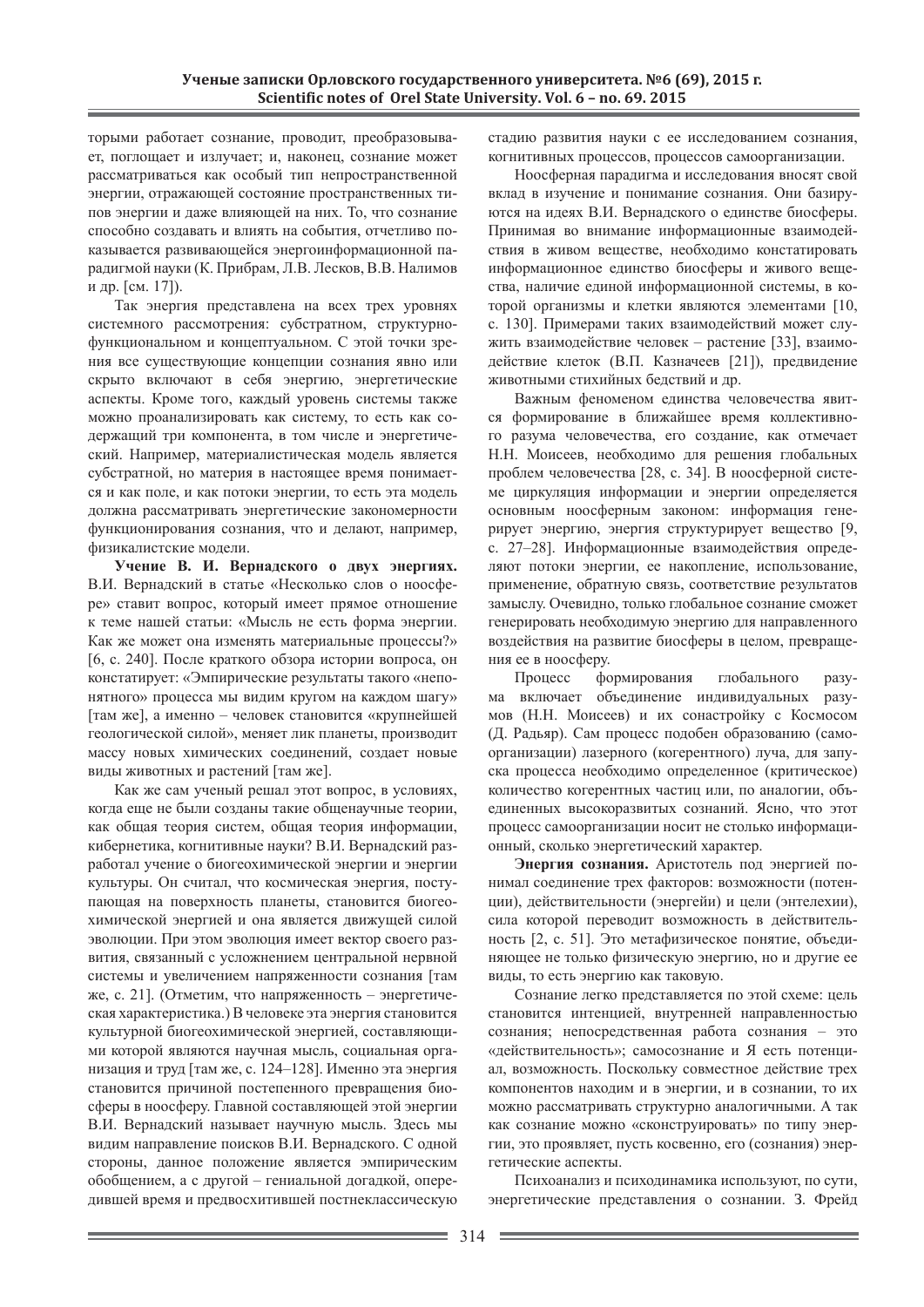рассматривал либидо (притяжение к другому полу) как основную энергию психики и, следовательно, сознания. Он проводил идею сублимации этой энергии и превращения ее в различные формы культуры - формы социальной организации, искусства, науки, мышления и т. п. – и все они предстают как различные формы проявления нашего сознания.

Эти рассуждения согласуются со взглядами В.И. Вернадского на биогеохимическую энергию (основную энергию биосферы), проявляющуюся в человеке через размножение. Эта энергия (повторимся) трансформируется в человеке в культурную биогеохимическую энергию, состоящую из трех составляющих: научной мысли, социальной организации и труда [6, с. 53, 126]. Культурная биогеохимическая энергия получает максимальное развитие в человеке при максимальном его размножении [там же, с. 129], что демонстрировалось и демонстрируется индустриальными революциями, с одновременным демографическим взрывом и культурным подъемом.

Но этих двух энергий недостаточно для объяснения того этапа, в который в настоящее время вступает человечество – информационную революцию, глобальный демографический переход, связанный с изменением закона рождаемости, резким сокращением количества детей в семье. Однако развитие общества в странах, которые уже прошли этот переход, не останавливается, наоборот, именно в этих странах началась и продолжается информационная революция. Поэтому необходимо ввести третий вид энергии, являющийся, по сути, следующей ступенью сублимации первоначальной энергии размножения – энергию сознания [13; 14, с. 41–44; 15, с. 146–149]. В наступающем этапе развитие цивилизации основывается все больше не на количестве работающих людей, а на качестве индивидуального сознания, их согласованной объединенной работе.

П. Тейяр де Шарден считал, что «... по существу всякая энергия имеет психическую природу» [31, с. 61]. Эту фундаментальная энергию исследователь разделил на две составляющих: внешнюю, физическую, и внутреннюю, психическую и духовную, назвав их, соответственно, тангенциальной и радиальной [там же]. Здесь мы встречаем те же представления о единстве психических и физических энергий, а также представление об энергии как о движении «снизу вверх» и «сверху вниз», от духовного к психическому и физическому, и, наоборот, от физического к психическому и духовному.

Известный исследователь античной философии А.Ф. Лосев, прорабатывая систему категорий диалектики, дал определение категории энергии. В его системе две тетрактиды категорий, первая описывает смысловой эйдос, а вторая – меональный (фактический). Энергия осуществляет связь между этими двумя тетрактидами, миром смысла и миром фактов. При этом энергия определяется как совокупность всех возможных проявлений сущности (чего-либо) в меоне, то есть в объективном мире. Такую энергию А.Ф. Лосев назвал энергией сущности: «Энергия сущности есть становление интелли-

генции, или чистого ума, стремящегося утвердить себя на фоне иного, в ином, во тьме» [23, с. 156]. «Энергия сущности, таким образом, и есть вся целокупность выразительных моментов сущности» [25, с. 35]. Сущность человека – это его сознание, то есть сознание содержит (генерирует) энергию, которая творит мир, видоизменяет его и затем снова возвращается к сознанию.

Таким образом, понятие энергии сознания носит характер эмпирического обобщения и логической необходимости и должно сыграть в философии сознания определенную роль.

Сознание как энергия. По нашему мнению, энергетическая точка зрения на природу сознания еще не получила должного развития. Большой ресурс в философском дискурсе об энергетической природе сознания содержит восточная философия.

Наиболее последовательно точка зрения тождественности сознания и энергии проводится в индийской философии [см. 16, 18]. Согласно представлениям большинства школ индийской философии, Высший Брахма является Абсолютом, Первичной реальностью, универсальным Я. Далее Он становится двойственностью Шива – Шакти, здесь Шива – чистое сознание, Шакти – силовое сознание. Шакти является основой и источником всех видов энергии материи, Шива – источником сознания на всех уровнях. Так высшее сознание содержит в себе энергию, необходимую для дальнейшего творения, поддержания и разрушения мира [7, с. 14; 30, с. 663]. В первой книге Махабхараты говорится, что материя и сознание – энергии Источника всего сущего [27, с. 11].

У.Й. Эванс-Вентц пишет о «тождественности Энергии и Сознания»: «Тантризм рассматривает Вселенную как состоящую из противоположностей: нирваны и сансары, ноумена и феномена, потенциального и проявленного, озарения и не различающей перцепции, пустоты и полноты жизни, сознания и праны. Кроме того, тантризм провозглашает, что с точки зрения высшей реальности, каждая из этих пар противоположностей, хотя и кажущихся таковыми, является неделимым целым» [32, с. 28]. Так в основании философии йоги и философии буддизма лежит принцип единства сознания и энергии.

В соответствии с этим принципом системы йоги имеют два основных пути: путь понимания и путь увеличения энергии с помощью упражнений. Эти пути дополняют друг друга: расширение сознания приводит к увеличению энергии и овладению психическими силами, а рост энергии приводит к пониманию, по сути, это один путь, как об этом говорит «Бхагавадгита» [4, с. 41, 57].

Эти взгляды на новом уровне развиваются в книгах Живой Этики. В них мы находим понятие психической энергии: «Психическая энергия есть ВСЕ. Психическая энергия есть всеначальная энергия», «так как она будет сочетаться со всеми проявлениями жизни» [3, § 478]. Как всеначальная энергия, она включает в себя все остальные ее виды, в том числе психическую, мыслительную, жизненную, и наконец, физические виды энергии. Психическая энергия создает миры и наполняет их энергией сознания. Эта энергия на самом верху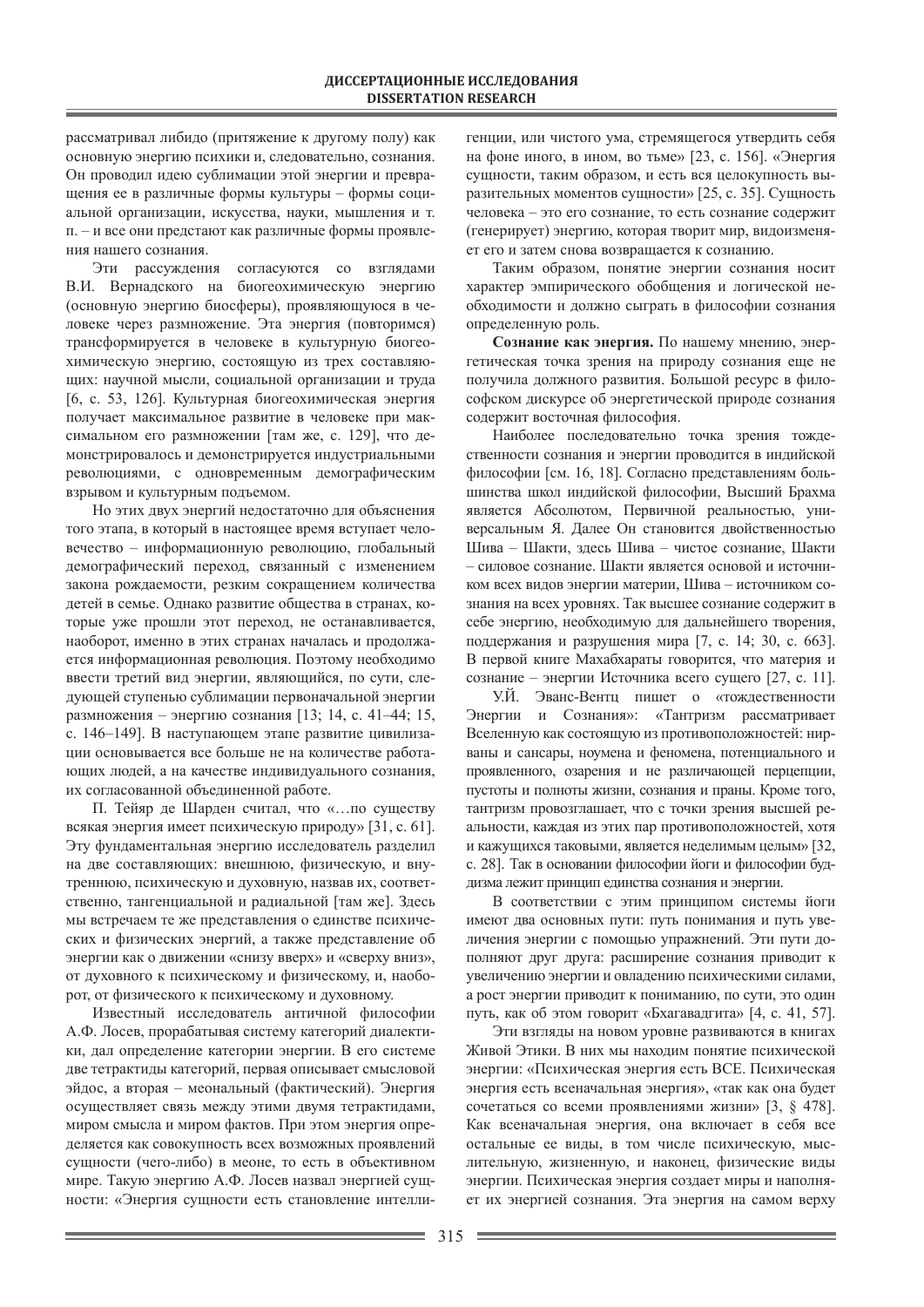является сверхтонкой космической энергией, а «внизу» становится физическими энергиями. Сознательное использование психической энергии изменяет жизнь самого человека и его окружения: «Мысль творит образы в Тонком Мире» [29, § 31]. Само сознание названо божественной энергией [19, §407]. В Агни Йоге человечество рассматривается как приемник и распределитель на планете космических энергий.

Таким образом, мы делаем шаг к тому, чтобы от рассмотрения энергии сознания перейти к рассмотрению самого сознания как особого вида энергии. Используем представления Р. Декарта о двух субстанциях – протяженной, из которой созданы объективные вещи, и непротяженной субстанции мысли. Протяженность - это отличительное свойство пространства, а также объективных вещей, предметов, которые его наполняют. Речь идет о физическом трехмерном пространстве, в котором существуют предметы, связанные гравитационном полем. Сами предметы построены из элементарных частиц и силовых полей четырех видов. Так можно понимать протяженную энергию Р. Декарта с точки зрения современной науки.

Непротяженная субстанция мысли с точки зрения современных представлений – это субстанция информации. Это субстанция, которая, конечно, присутствует в четырехмерном пространстве-времени современной науки, но это не элементарные частицы, из которых построены атомы. Хотя информация присутствует везде, но информационные взаимодействия не носят силового характера, и в силу этого обладают качеством проникаемости. Информационные взаимодействия пронизывают весь Космос, планету, биосферу и особенно ноосферу, оказывая сильное, но опосредованное влияние на физические процессы и предметы.

Эта взаимосвязь может быть проиллюстрирована отношениями между существующими частицами и виртуальными частицами, колебания которых заполняют вакуум, то есть весь Космос. При определенных условиях виртуальная частица (и ее энергия) становится реальной. С этой точки зрения энергия сознания может быть названа виртуальной энергией. Аналогично энергия сознания становится действующей энергией в мире.

Определим сознание как особый вид непространственной (виртуальной) энергии, отражающий как собственное состояние, так и состояние пространственных видов энергии [16, с. 82]. Примерно так понимает сознание физик А.В. Зубко: «Можно сказать, что сознание представляет собой особую дополнительную «идеальную» размерность деятельностного бытия общества в дополнение к пространственно-временным размерностям его существования» [20]. Такое отношение в физике рассматривается как голографическое отношение, то есть пространственно-временная материя является голографической пластинкой, которая при определенных условиях производит «изображение», новое измерение, в нашем случае «идеальную размерность», в том числе и образы в нашем сознании. По мнению А.П. Дуброва, сознание является «надструктурным ментальным образованием» [11, с. 5], способным порождать ментальные пространственно-временные комплексы, воздействующие на материальные предметы. Существует четырехмерная пространственновременная физическая реальность и более тонкая реальность Глобального сознания [там же], существующего в ином пространственно-временном континууме. Если исключить целевую направленность сознания, то поле Глобального сознания похоже на физический вакуум: «Соединение разных физических свойств Глобального, Космического Сознания и полевая многоликость, являются его фундаментальными физическими характеристиками, сближающими с природой физического вакуума» [там же, с. 69]. Тем самым сознание можно считать виртуальной формой энергии (по аналогии с виртуальными частицами вакуума), которая при определенных условиях превращается в различные известные виды энергии.

Таким образом, сознание имеет невещественную и, в этом смысле, непространственную природу и, хотя оно присутствует в пространстве, из этой более тонкой реальности невозможно построить физические формы.

Основные уровни энергии. Круговорот энергии и сознания. Возвращаясь к древнегреческой философии (неоплатонизму Плотина, Прокла), отметим, что энергия непосредственно входит в диалектику основ бытия, то есть лежит в основании онтологии. А.Ф. Лосев в «Диалектике числа у Плотина» показывает, что энергия входит в структуру Единого: Единое предстает как чистое «сверх» (выше смысла и бытия), как потенция (абсолютная единичность всего) и как энергия (осмысление и оформление единого, причем оформление понимается как материя) [24, с. 805]. Создавая мир, «Единое энергийно полагает себя как сущее, то есть как раздельное» [там же, с. 806].

Так энергия входит в основу бытия на всех его уровнях, причем различные энергии соответствуют друг другу по количеству и качеству, образуют круговорот, который является динамической основой бытия.

Энергия появляется и играет самую существенную роль на всех этапах творения, существования и эволюции мира. Обобщая вышесказанное, выделим четыре основных уровня энергии: 1) единое обладает энергией, 2) эта энергия создает сущее, сущность, существование, 3) энергия сущности, которая выходит в меон (иное сущности и первоединого), это энергия непрерывного становления, которая преобразовывается в 4) энергию ставшего мира, предмета, космоса в целом. Последние – это те виды энергии, которые наиболее хорошо изучены наукой – физические, химические и др.

Но энергия не может просто непрерывно излучаться, она должна также непрерывно возвращаться к своему источнику. Физические энергии в процессе эволюции трансцендируются и становятся энергиями сущности, возвращающимися к ней, а сущность возвращает энергию первоединому. Так возникает круговорот энергии в космосе, который его непрерывно поддерживает и развивает. Напомним, что «энергетическая» точка зрения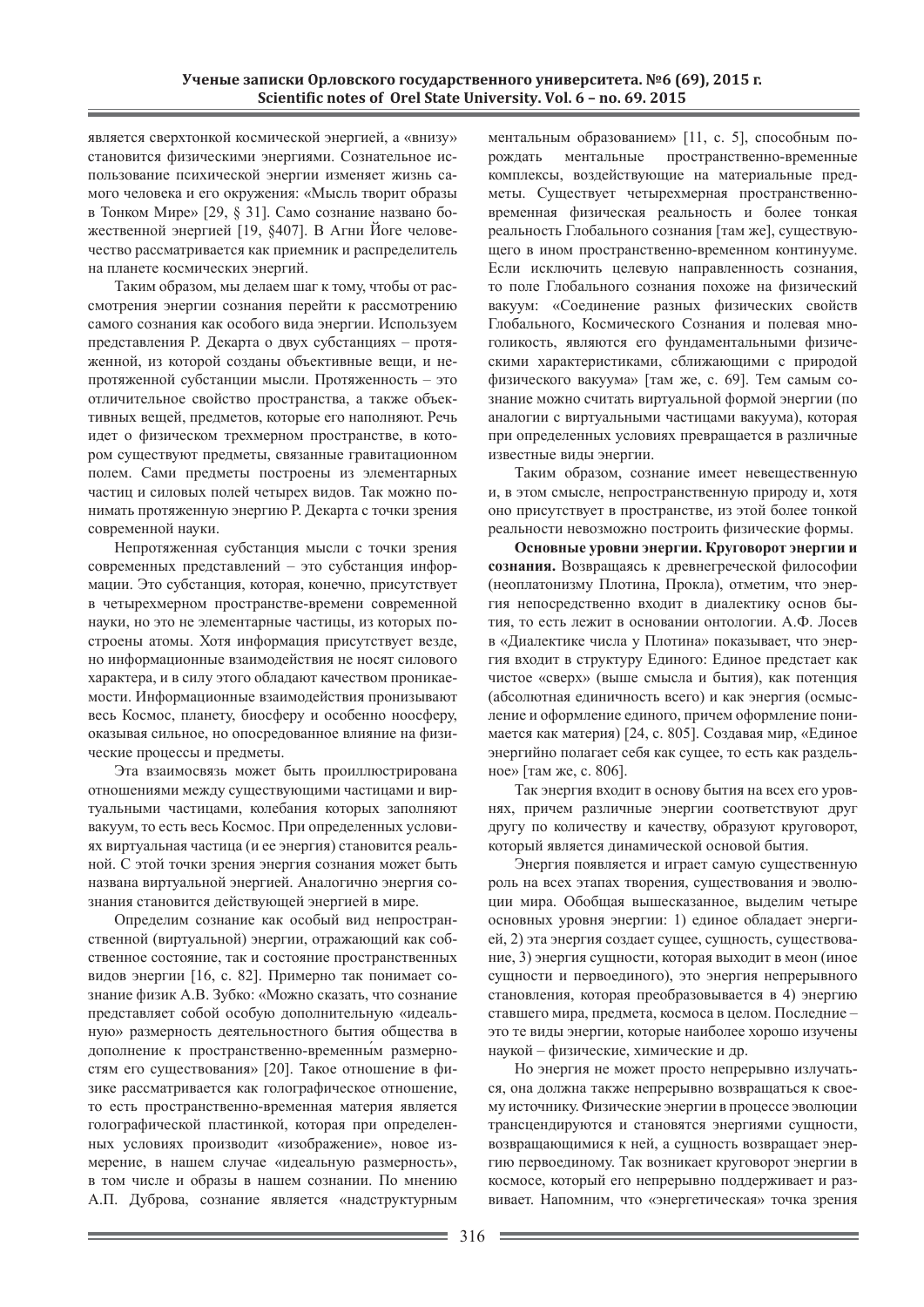на эволюцию космоса поддерживалась и развивалась Р. Майером, позднее энергетизм В. Оствальда становится научно-философским направлением, М. Веллер развивает энергоэволюционизм, который рассматривает эволюцию космоса как эволюцию энергии [5].

Одновременно с круговоротом энергии необходимо выделить «круговорот» сознания в космосе, причем они взаимосвязаны и определяют эволюцию, стадии развития космоса, сама эволюция в существенной степени и является эволюцией сознания. Космическое сознание становится природно-планетарным и человеческим, проходя затем ступени от индивидуального сознания к общечеловеческому и планетарному, а затем и космическому, обогащая космическое сознание опытом планетарной жизни.

В более кратком изложении эволюция сознания в космосе идет от космического (духовного) сознания к сознанию в материи и затем снова к космическому. Опыт материальной жизни прибавляет исходному космическому сознанию новые возможности, способности, умения. Круговороты энергии и сознания гомологичны и взаимосвязаны, один отражает и поддерживает другой.

Человек, будучи микрокосмическим отражением Макрокосма, соединяет в себе различные виды энергии. Жизненная энергия последовательно становится в человеке энергией размножения (творения), энергией желания, энергией мысли, энергией сознания и воли. В более сокращенном виде, либидо, энергия размножения, сублимируется и становится энергией культуры и затем энергией духа.

Представим иерархию уровней сознания, двигаясь от материального к нематериальному, более абстрактному и духовному. Эти уровни можно представить в следующем виде: чувственное сознание, сфера желаний и эмоций (психика в узком смысле), сознание-ум, интуитивное сознание, волевое сознание. Согласно нашей

концепции, каждый уровень сознания обладает своей особой энергией: энергия чувств, энергия желаний и эмоций, энергия ума (мысли), энергия интуиции, энергия воли. У этих индивидуальных видов энергии обязательно должны быть источники – сферы планетарные и космические. Так сознание и мысль непосредственно вписываются в эволюцию космоса и планеты.

Необходимо рассматривать эволюцию сознания и биосферы как единый процесс. Сознание появляется внутри биосферы, постепенно выращивается, становится зрелым и более независимым от материнского тела – биосферы. Сознание ставит вопрос об управлении дальнейшей эволюцией биосферы, превращении ее в ноосферу, а также о начале планетарно-космической стадии эволюции человечества.

Таким образом, использование системного подхода и последовательное проведение энергетического взгляда на мир приводит к энергетическому пониманию сознания. Сознание – это особый непространственный (виртуальный) вид энергии, отражающий состояние пространственных видов энергии, из которых построены объективные формы.

Энергетические характеристики присутствуют на всех уровнях бытия, выделяется четыре основных: энергия первоединого, энергия сущности, энергия становления и материальные энергии. Круговорот энергии включает нисходящую и восходящую дугу эволюции, и энергия возвращается к своему источнику – сущности, а та возвращает ее первоединому, аспекту единичности, неделимой целостности мира. При этом энергия обогащается опытом в «меоне», в материи, и сущность таким образом получает новые качества и возможности.

Энергетический подход к исследованию сознания дополняет уже существующие, является конструктивным и эвристичным, открывает новые возможности дальнейшего исследования тайн сознания.

### **Библиографический список**

1. Акулов В.Л. Диалектический материализм как система: (опыт теоретического анализа). Минск: Издательство «Университетское», 1986. 318 с.

2. *Аристотель*. Физика. М.: Государственное социально-экономическое издательство, 1937. 230 с.

- 3. АУМ // Агни Йога: в 4 т., Т. 3. Д.: Сталкер, 1999. 480 с., С. 246-363.
- 4. Бхагавад-Гита, или Песнь Господня. К.: «София», 2000. 160 с.
- 5. Веллер М. Энергоэволюционизм. М.: АСТ, изд-во Астрель, 2011. 544 с.
- 6. Вернадский В. И. Научная мысль как планетное явление. М.: Наука, 1991. 271 с.

7. Вишну-Пурана, кн. 1. СПб.: Издательство ОВК, 1995. 256 с.

8. Дмитревская И. В., Портнов А. Н., Смирнов Г. С. Проблема системности сознания и ноосферы / Проблема сознания в отечественной и зарубежной философии XX века. Материалы межрегиональной научной конференции. Иваново, 19-20 мая 1994 г. Иваново, Ивановский государственный университет, 1994.204 с.

9. Дмитревская И. В., Портнов А. Н., Смирнов Г. С. Ноосферная динамика России: Философские и культурологические проблемы: Ч. 1 // Ноосферные исследования. Иваново: Ивановский гос. ун-т, 2002. Вып. 1. 158 с.

10. Дубров А. П., Пушкин В. П. Парапсихология и современное естествознание. М.: Соваминко, 1990. 280с.

11. Дубров А. П. Когнитивная психофизика : Основы / А. П. Дубров. 2-е изд., исп. и доп. Ростов-на-Дону : Феникс, 2006. 301 с. : ил.

12. *Ерахтин А. В.* Проблема онтологии сознания в марксисткой и в современной западной философии // Философия сознания в XX веке: проблемы и решения. Межвузовский сборник научных трудов. Иваново: Ивановский государственный университет, 1994. 236 с., сс. 18–32.

13. Жульков М. В. Энергии преобразования биосферы в ноосферу // Образование и наука: современное состояние и перспективы развития: сборник научных трудов по материалам Международной научно-практической конференции 31 июля 2014 г.: в 6 частях. Часть 4. Тамбов: ООО «Консалтинговая компания Юком», 2014. 164 с., С. 68-69.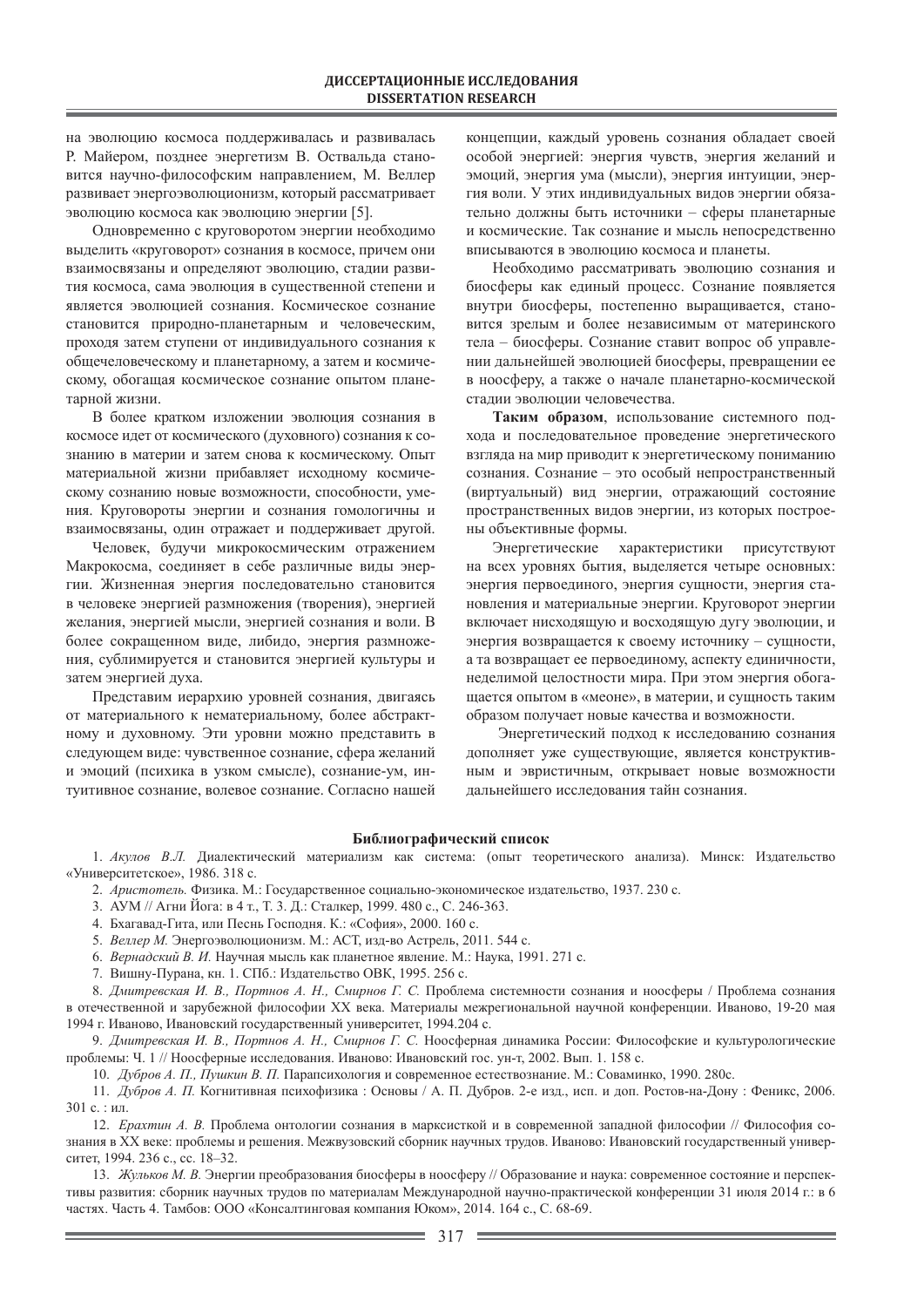14. Жульков М. В. Демографический аспект ноосферной автотрофности // Вестник Ивановского государственного университета Серия «Гуманитарные науки», 2014. Вып. 2 (14) Философия, С. 35-45.

15. Жульков М. В. Энергии созидания ноосферы // Научное обозрение: гуманитарные исследования. 2014, №8, С. 144-151.

16. Жульков М. В. Восточный путь самосовершенствования: тождество энергии и сознания // Исторические, философские, политические и юридические науки, культурология и искусствоведение. Вопросы теории и практики. Научно-теоретический и прикладной журнал. Тамбов: Грамота, 2014 № 12 (50): в 2-х ч. Ч. І., С. 78-83.

17. Жульков М. В. Становление биоэнергоинформационной картины мира // Наука в центральной России, Спецвыпуск. По материалам II-й Международной научной конференции «Наука в Центральной России», апрель, 2013, С. 179-183.

18. Жульков М. В. Практика Озарения и просветления: встреча двух сознаний // Austrian Journal of Humanities and Social Sciences. Scientific journal № 9-10 2014 (September–October), C. 246-251.

19. Знаки Агни Йоги // Агни Йога: в 4 т. Д.: Сталкер, 1999. 512 с. Т. 1., С. 183-273.

20. Зубко А. В. Сознание как голографическая размерность психической энергии // XIII международная междисциплинарная научная конференция «Этика и наука будущего» на тему «Мир аналогий – подобие миров» (29 – 30.03.14) http://www.delphis.ru/ journal/article/soznanie-kak-golograficheskaya-razmernost-psikhicheskoi-energii.

21. Казначеев В. П., Михайлова Л. П. Сверхслабые излучения в межклеточных взаимодействиях. Новосибирск: Наука, 1981. 144 c.

22. *Лекторский В. А.* Сознание // Новая философская энциклопедия в 4 томах / Институт философии РАН, национальный общественно-научный фонд. М.: Мысль, т. 3. 2001. 692 с., с. 589-591.

23. *Лосев А. Ф.* Бытие – Имя – Космос / Сост. И ред. А. А. Тахо-Годи. М.: Мысль, 1993. 958 с.

24. *Лосев А. Ф.* Миф – Число – Сущность / Сост. А. А. Тахо-Годи. М.: Мысль, 1994. 919 с.

25. *Лосев А.* Ф. Форма – Стиль – Выражение / Сост. А. А. Тахо-Годи. М.: Мысль, 1995. 944 с.

26. *Мамардашвили М. К.* Необходимость себя. М.: «Лабиринт», 1996. 432 с.

27. Махабхарата. Книга певая. Ади-Парва. Пер. с англ. The Bhaktivedanta Book Trust International, 2002. 528 с.

28. *Моисеев Н. Н.* Человек и Ноосфера. М.: Мол. гвардия, 1990. 351 с.

29. Надземное // Агни Йога: в 4 т. Д.: Сталкер, 1999. 512 с. Т. 4, сс.

30. Радхакришнан С. Индийская философия. Пер. с англ. М.: «МИФ», 1993, Т. II. 732 с.

31. *Тейяр ов Шарден П*. Феномен человека. М.: Наука, 1987. 221 с.

32. Эванс-Вентц У. Й. Тибетская йога и тайные учения: Пер. с англ. Самара: Агни, 1998. 624 с.

33. *Backster C.* Evidence of a Primary Perception in Plant Life // Intern. Jour, of Parapsychology. N. Y., 1968. Vol. 10, N 4. Pp. 329-348.

34. The New Encyclopedia Britannica. Volume 3. Encyclopedia Britannica, Inc. Chicago, 1987.

#### **References**

1. *Akulov V. L.* Dialectical Materialism as a system: a theoretical analysis of the experience. Minsk: Publishing house "University", 1986. 318 p.

2. *Aristotle.* Physics. M.: State Socio-Economic Publishing House, 1937. 230 p.

3. AUM / Agni Yoga: 4 v., v. 3. D.: Stalker Publ, 1999. 480 p. Pp. 246-363.

4. The Bhagavad Gita or the Song of the Lord. K.: Sofia Publ, 2000. 160 p.

5. *Veller M.* Energoevolyutsionizm. M.: AST, Astrel Publ. House, 2011. 544 p.

6. *Vernadskij V. I.* Scientific thought as a planetary phenomenon. M.: Nauka Publ, 1991. 271 p.

7. The Vishnu Purana, Vol. 1. St. Petersburg: HVAC Publ., 1995. 256 p.

8. *Dmitrevskaja I. V., Portnov A. N., Smirnov G. S.* Systemic problems of consciousness and the noosphere / The problem of consciousness in domestic and foreign philosophy of the XX century. Materials of interregional conference. Ivanovo, 19–20 May 1994. Ivanovo, Ivanovo State University, 1994. 204 p.

9. *Dmitrevskaja I. V., Portnov A. N., Smirnov G. S.* Noospheric dynamics of Russia: The philosophical and cultural issues: Ch. 1 // Part 1, Noosphere Studies. Ivanovo. Ivanovo State University Press, 2002. Vol. 1. 158 p.

10. *Dubrov A. P., Pushkin V. P.* Parapsychology and modern natural science. M.: Sovaminko, 1990. 280 p.

11. *Dubrov A. P.* Cognitive psychophysics: Basics. 2-nd ed., App. and add. Rostov-on-Don: Phoenix, 2006. 301 p.

12. *Erahtin A. V.* The problem of the ontology of consciousness in the Marxist and modern Western philosophy // Philosophy of consciousness in the XX century: problems and solutions. Interuniversity collection of scientific papers. Ivanovo. Ivanovo State University, 1994. 236 p. Pp. 18–32.

13. *Zhulkov M. V.* Energies of transformation of the biosphere into the noosphere // Education and science: the current state and development prospects: collection of scientific papers on the materials of the International scientific and practical conference July 31, 2014: in 6 parts. Part 4: Tambov LLC "Consulting company Ucom", 2014. 164 p. Pp. 68–69.

14. *Zhulkov M. V.* Demographic aspects of noosphere autotrophy // Herald of Ivanovo State University. Series "Humanities", 2014. Vol. 2 (14) Philosophy. Pp. 35-45.

15. *Zhulkov M. V.* Energies of noosphere creation // Scientific Review: humanities research]. 2014, №8. Pp. 144–151.

16. *Zhulkov M. V.* Oriental way of self-improvement: the identity of energy and consciousness // Historical, philosophical, political and legal sciences, cultural studies and art criticism. Scientific-theoretical and applied journal. Tambov: Gramota Publ., 2014 № 12 (50): in two parts. Part I. Pp. 78–83.

17. *Zhulkov M. V.* Formation bio-energy-informational worldview // Science in Central Russia, Special Issue. Based on materials from the II-nd International scientific conference "Science in Central Russia", April 2013. Pp. 179-183.

18. *Zhulkov M. V.* Practice illumination and enlightenment: a meeting of two minds // Austrian Journal of Humanities and Social Sciences. Scientific journal № 9-10 2014 (September–October). Pp. 246–251.

19. Signs of Agni Yoga // Agni Yoga, in 4 v., v. 1. Dnepropetrovsk: Stalker Publ, 1999. 512 p. Pp. 183–273.